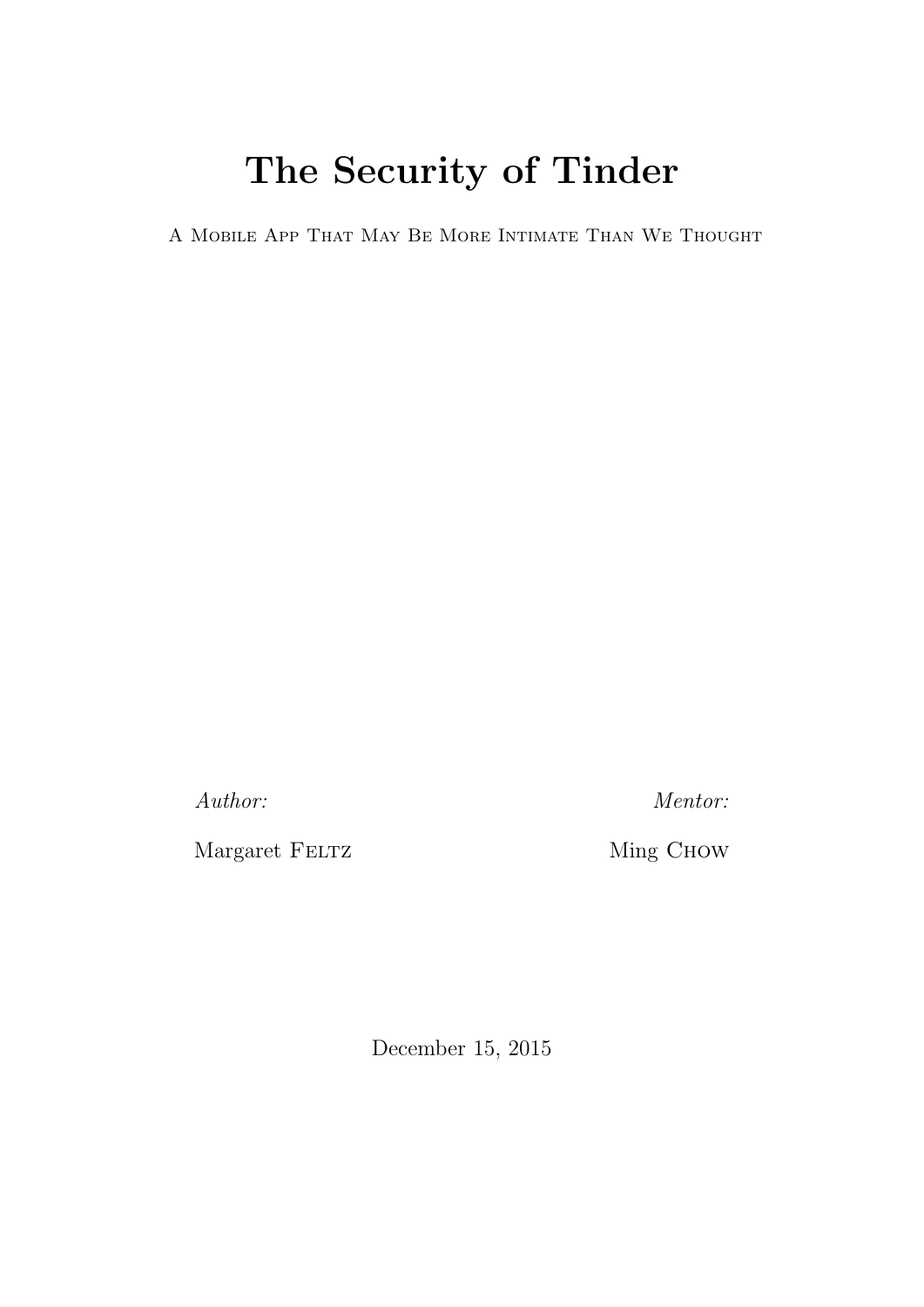# **Contents**

| $\mathbf{1}$   |     | Abstract                                                                             | 3              |
|----------------|-----|--------------------------------------------------------------------------------------|----------------|
| $\bf{2}$       |     | Introduction                                                                         | 4              |
|                | 2.1 | What is Tinder?                                                                      | $\overline{4}$ |
|                | 2.2 |                                                                                      | $\overline{4}$ |
|                | 2.3 |                                                                                      | $\overline{5}$ |
| 3              |     | To The Community                                                                     | 6              |
| $\overline{4}$ |     | <b>Vulnerabilities</b>                                                               | $\overline{7}$ |
|                | 4.1 |                                                                                      | $\overline{7}$ |
|                |     | Latitude and Longitude $\ldots \ldots \ldots \ldots \ldots \ldots \ldots 7$<br>4.1.1 |                |
|                |     | 4.1.2                                                                                | $\overline{7}$ |
|                |     | 4.1.3                                                                                | 8 <sup>8</sup> |
|                | 4.2 |                                                                                      | 9              |
|                |     | Trilateration and Tinder Finder<br>4.2.1                                             | $\overline{9}$ |
|                |     | 4.2.2                                                                                | 10             |
| $\mathbf{5}$   |     | <b>Action Items</b>                                                                  | 11             |
|                | 5.1 |                                                                                      | 11             |
|                | 5.2 | Facebook Privacy and Tinder's Privacy Policy                                         | 11             |
| 6              |     | Defense                                                                              | 12             |
|                | 6.1 |                                                                                      | 12             |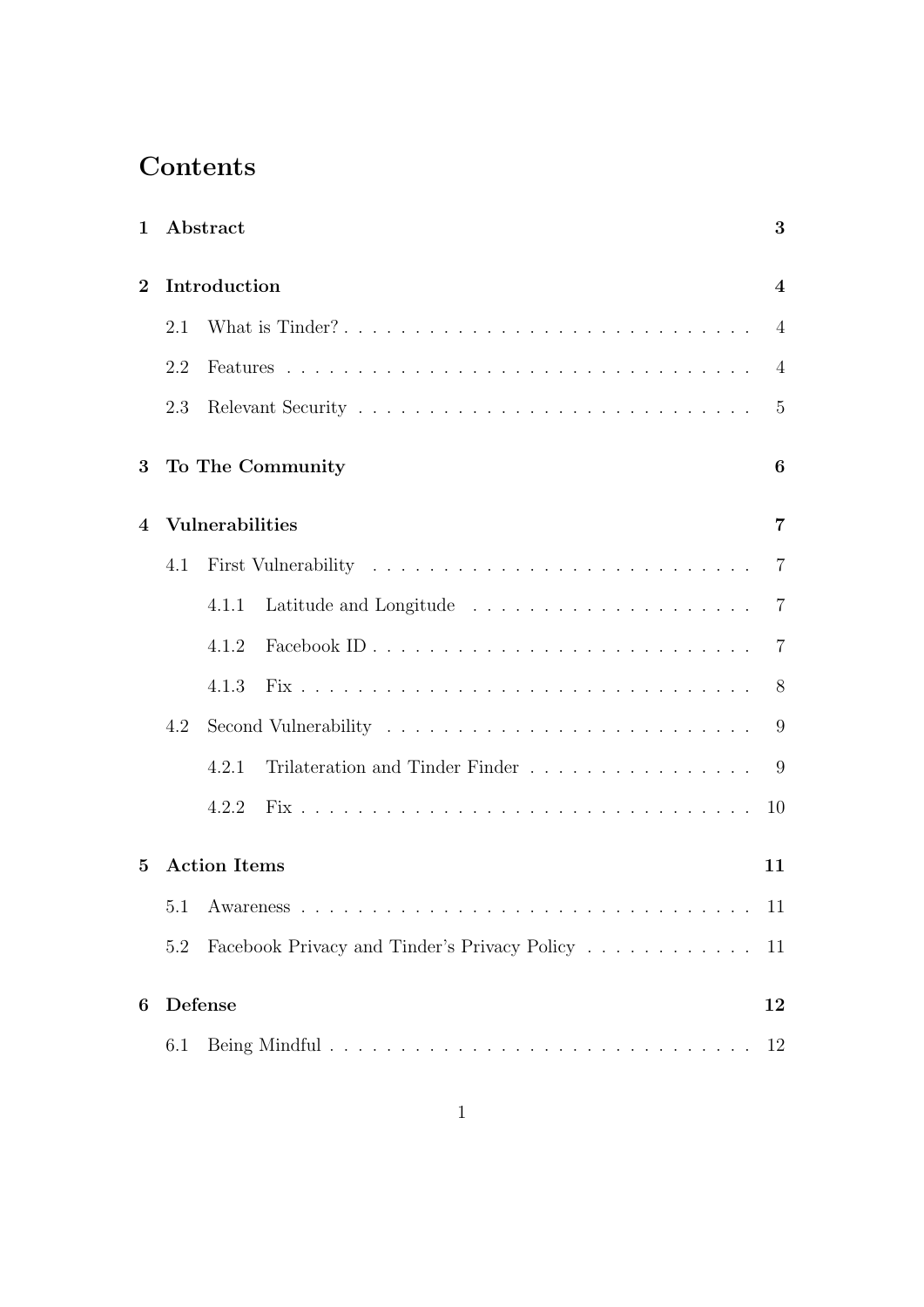|  | 7 The Future | 14 |
|--|--------------|----|
|  |              |    |
|  | 8 Conclusion |    |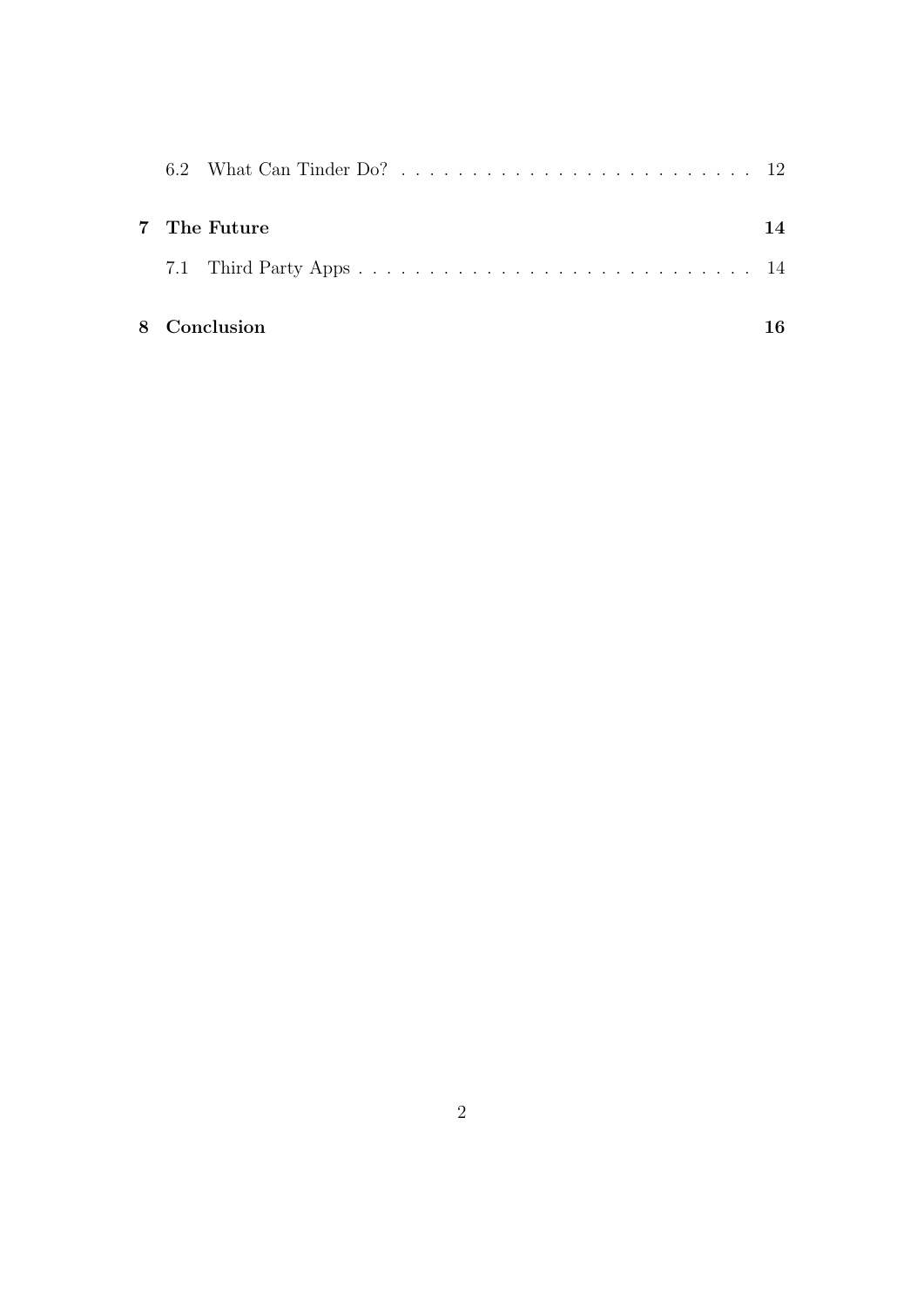### 1 Abstract

Tinder, owned by The Match Group, is a Geosocial mobile application for dating and social discovery that offers a quick and simple way to meet singles nearby. The location-based service renders 40 profiles of potential matches of which the user can shuffle through and if the attraction is mutual, they are prompted to begin a conversation. Tinders use of location-based networking presents significant vulnerabilities, exposing users to privacy concerns that many are unaware of. Without responsible use of a users location, an attacker can use trilateration to pinpoint a users exact location with very high precision. In addition, users are not privy enough to the personal information they allow their social networks to use, in turn, putting their privacy at risk. This paper will discuss the relevant security issues within Tinder and what users can do to protect their privacy.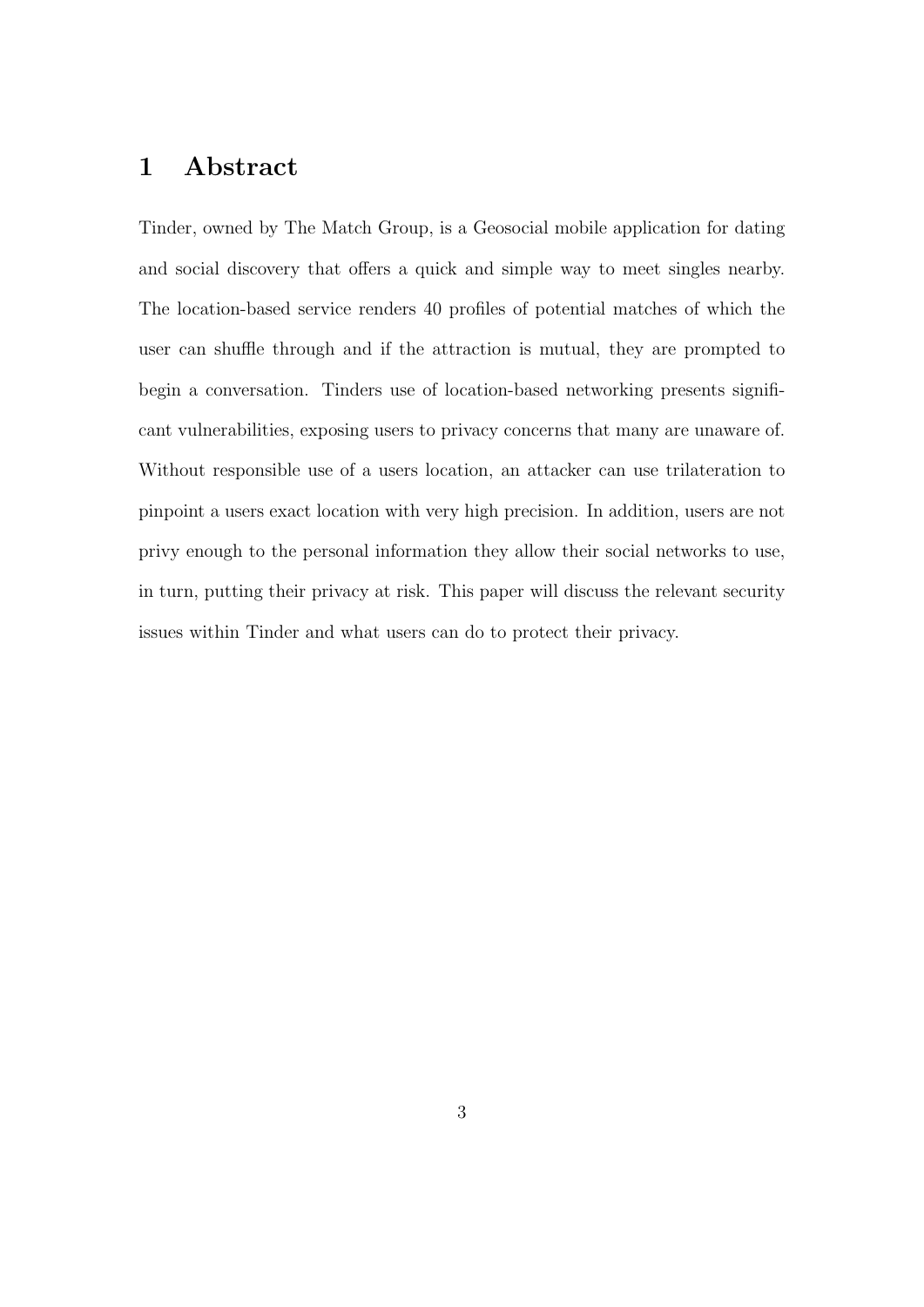### 2 Introduction

#### 2.1 What is Tinder?

In the rapidly growing world of mobile dating apps, Tinder has certainly claimed its position as a top contender, potentially reaching 58 million active users worldwide in 2016.[5] The location-based service renders 40 profiles of singles nearby of which users can shuffle through and swipe right if they like the potential match, or left if they dont. When someone you like, swipes right on you, the app notifies you that you have matched and prompts both parties to start a conversation via the private messaging platform in the app.

#### 2.2 Features

Some newer updates to Tinder include a paid service that allows users to undo a swipe, have access to unlimited swipes, and change their current location to discover singles in different locations all around the world. Being able to change their location, an attacker can more easily narrow down the position of their victim. The simple convenience of a users location can lead to a false sense of security. Tinder has also integrated a feature that allows users to share their Instagram photos on their profile with potential matches.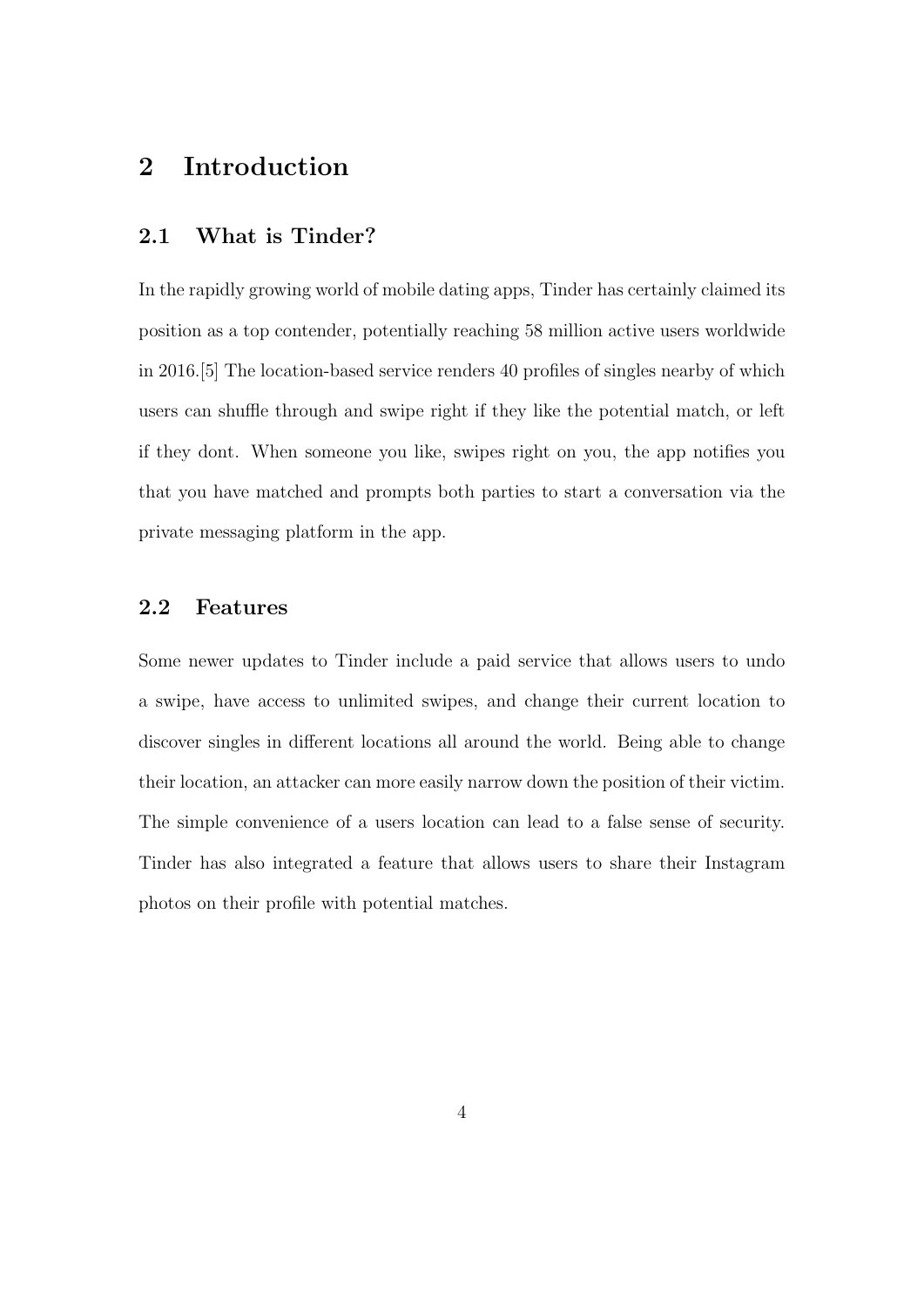#### 2.3 Relevant Security

Released in 2012, Tinder hit one million users in a little over a year; one million people liberally sharing their location and personal information across Tinders servers. In July of 2013, an engineer in San Francisco discovered that the Tinder API returns much more personal information than the user is aware of. Tinder was exposing information, as well as calculating the distance between matches on the client side of the app. Once corrected later in July, researchers at Include Security exposed and reported an issue found in the fix. The new fix revealed that the API was returning the extremely high precision distance between two users. Using a method called trilateration, an attacker or stalker can located the exact position of a user with very little technical skills involved. Although the distance was adjusted to a much lower precision, Tinder and many other Geosocial applications present many privacy concerns that can link a general location to much more intimate information about its users.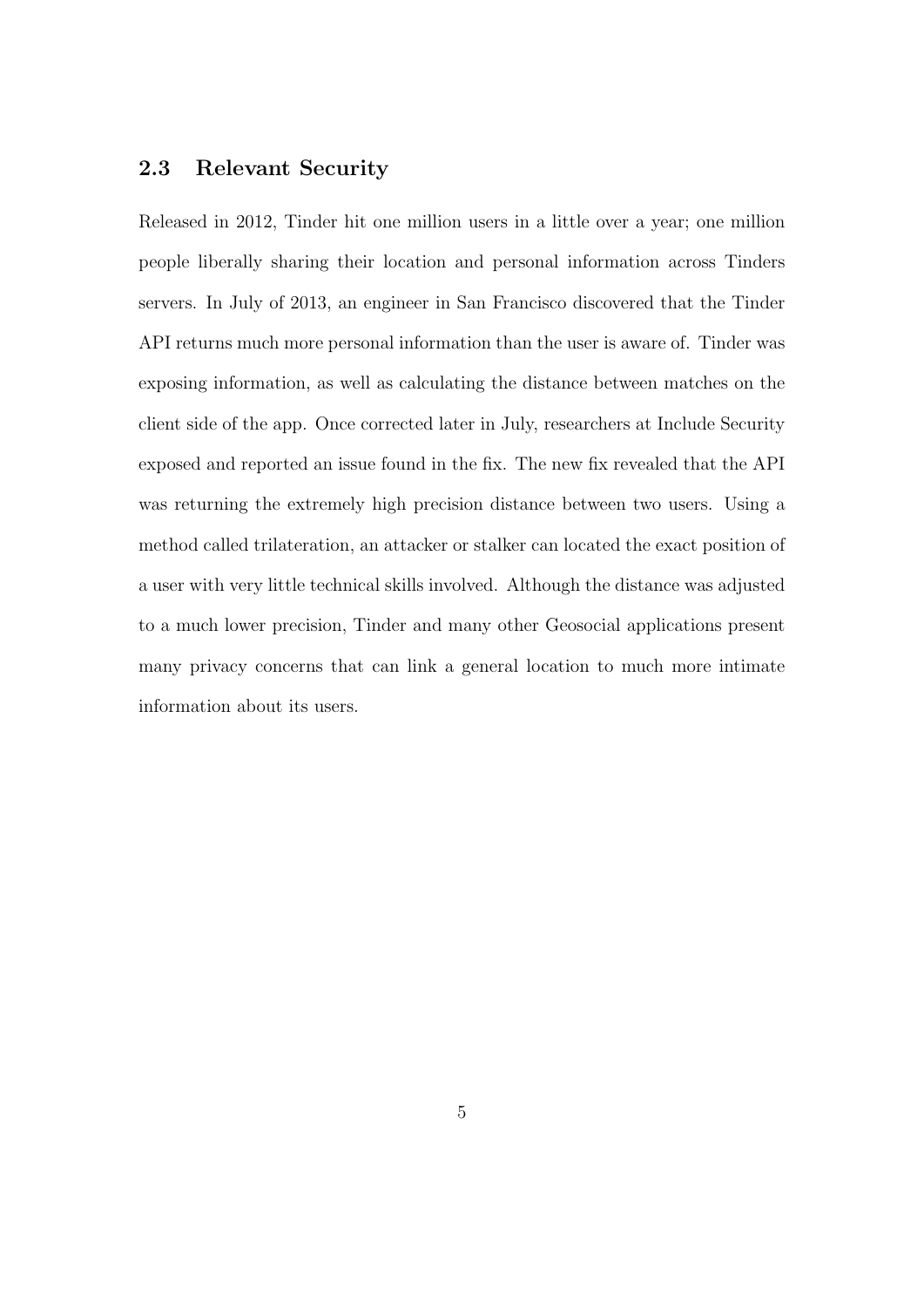## 3 To The Community

With nearly 10 million daily active users as of November 2015[3], Tinder is the fastest growing mobile dating app right now.[4] Tinder and many other dating applications promote intimate relationships and connections which can also create more hazardous relationships, such as stalking. With such a massive customer base making millions of matches per day, it is important for everyone to be aware of the privacy concerns they face as well as the steps they can take to defend themselves. Nowadays, people constantly use new technologies without fully understanding the privacy and security risks they are at. For the community, this paper intends to better inform users and urge Geosocial and other social networking platforms to further educate their users about protecting their privacy.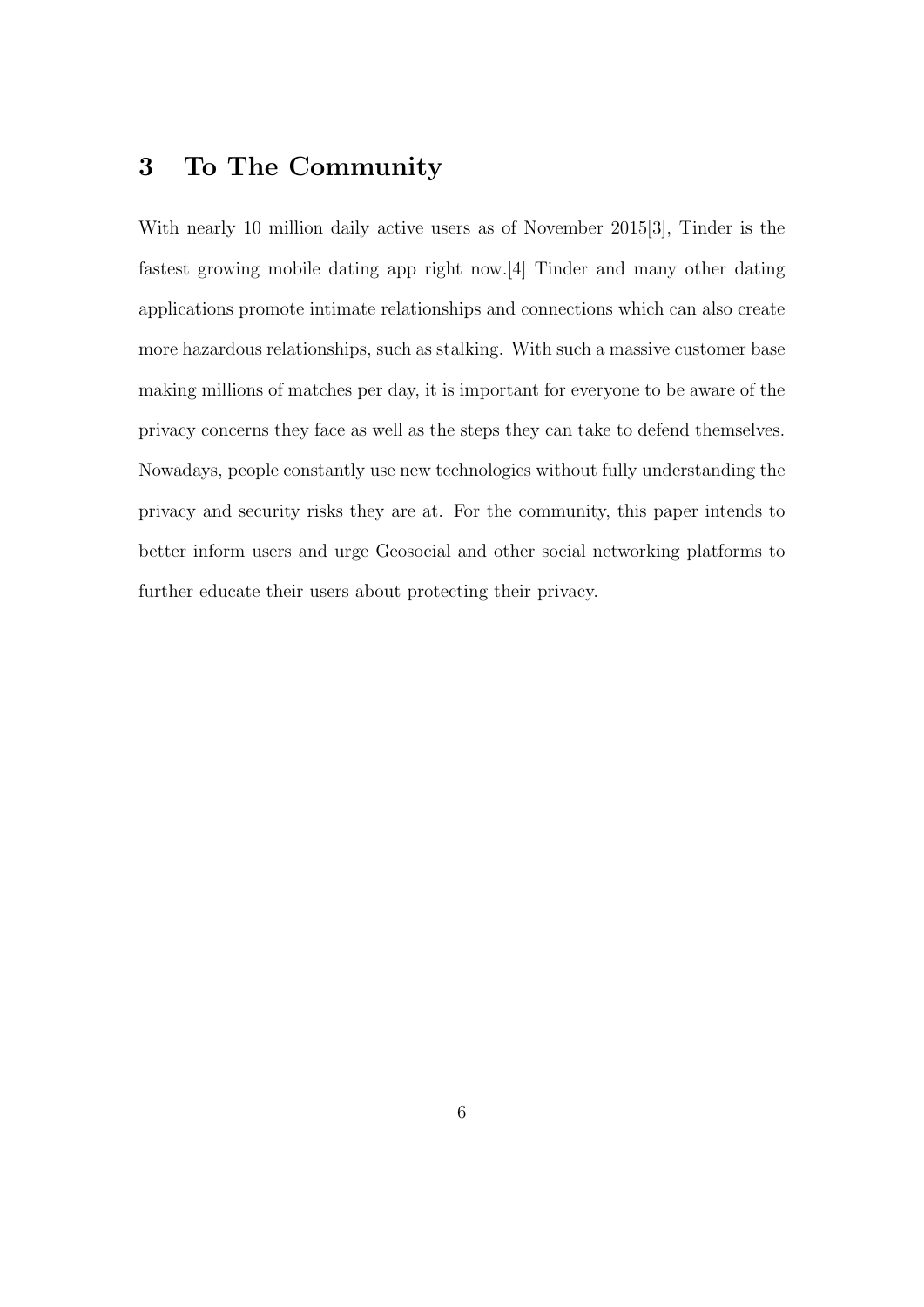### 4 Vulnerabilities

#### 4.1 First Vulnerability

The first location vulnerability was discovered and reported by Mike Soares, an engineer in San Francisco in early July 2013.[1] Tinder's API was returning exact and very high precision latitude and longitude data for each user as well as their Facebook ID and exact birthdate in lat, lon, fbId, and "birth date" fields, respectively.

#### 4.1.1 Latitude and Longitude

According to Quartz, the lat and lon fields marked the most recent location where a user was using Tinder. It goes without saying that returning a users exact location through latitude and longitude is about as vulnerable as it gets. An attacker can easily query the server a number of times to look for patterns of the user's location to narrow down where the victim may be at any given time.

#### 4.1.2 Facebook ID

The Facebook ID returned in the API response correlates to the specific profile of any Tinder user. A Tinder profile only reveals a user's first name, allowing them a much higher level of privacy than if their last name were visible. However, with a Facebook ID, an attacker can find a user's Facebook profile by simply adding the fbId data into the id field of the url:

https://www.facebook.com/profile.com/profile.php?id=123. A Facebook profile can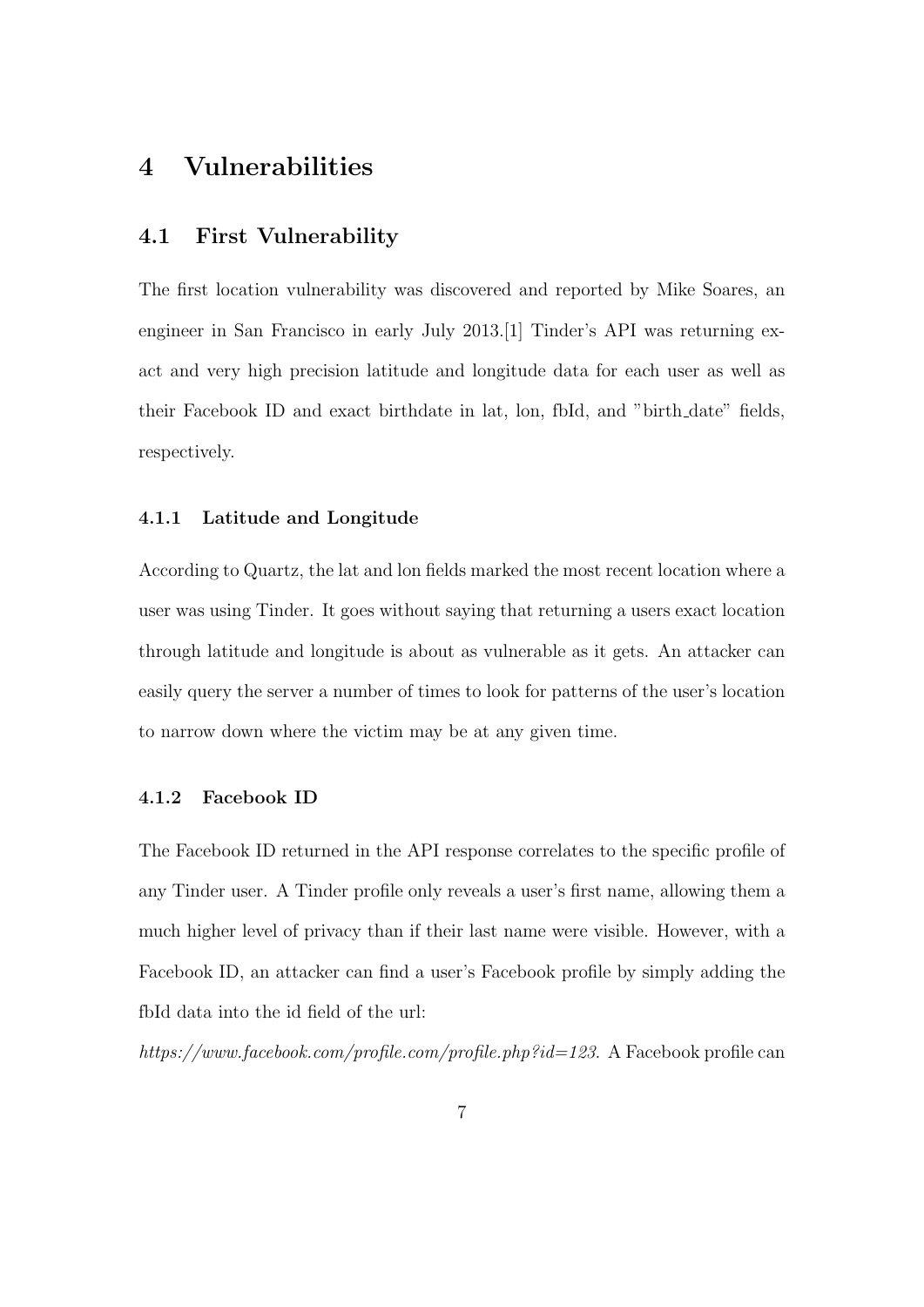expose a user's last name and a whole lot more depending on the privacy settings on the user's Facebook account. Discovering a Facebook profile can give the attacker access to information such as place of work, school, recently visited places, friends of the victim and much more personal information. With enough information, an attacker can find patterns in their victim's activity and narrow down details about their positional habits. Unfortunately, Tinder doesnt currently allow users to activate an account without authenticating with a Facebook account. However, with Facebook possessing so much personal and vulnerable information, omitting the requirement of authenticating with Facebook, while also verifying the integrity of a user, would be ideal.

#### 4.1.3 Fix

This vulnerability highlights one of the more obvious don'ts of location-based mobile apps. The first step in fixing the vulnerability is to completely remove the Facebook ID, latitude and longitude from the API and find another more secure way of rendering potential matches nearby. Data such as the Facebook ID, latitude and longitude of the victim should be encrypted and undiscoverable. The calculations that decide the proximity of matches is something that should happen behind the scenes. Later in July, Tinder released an update, no longer returning the three pieces of data.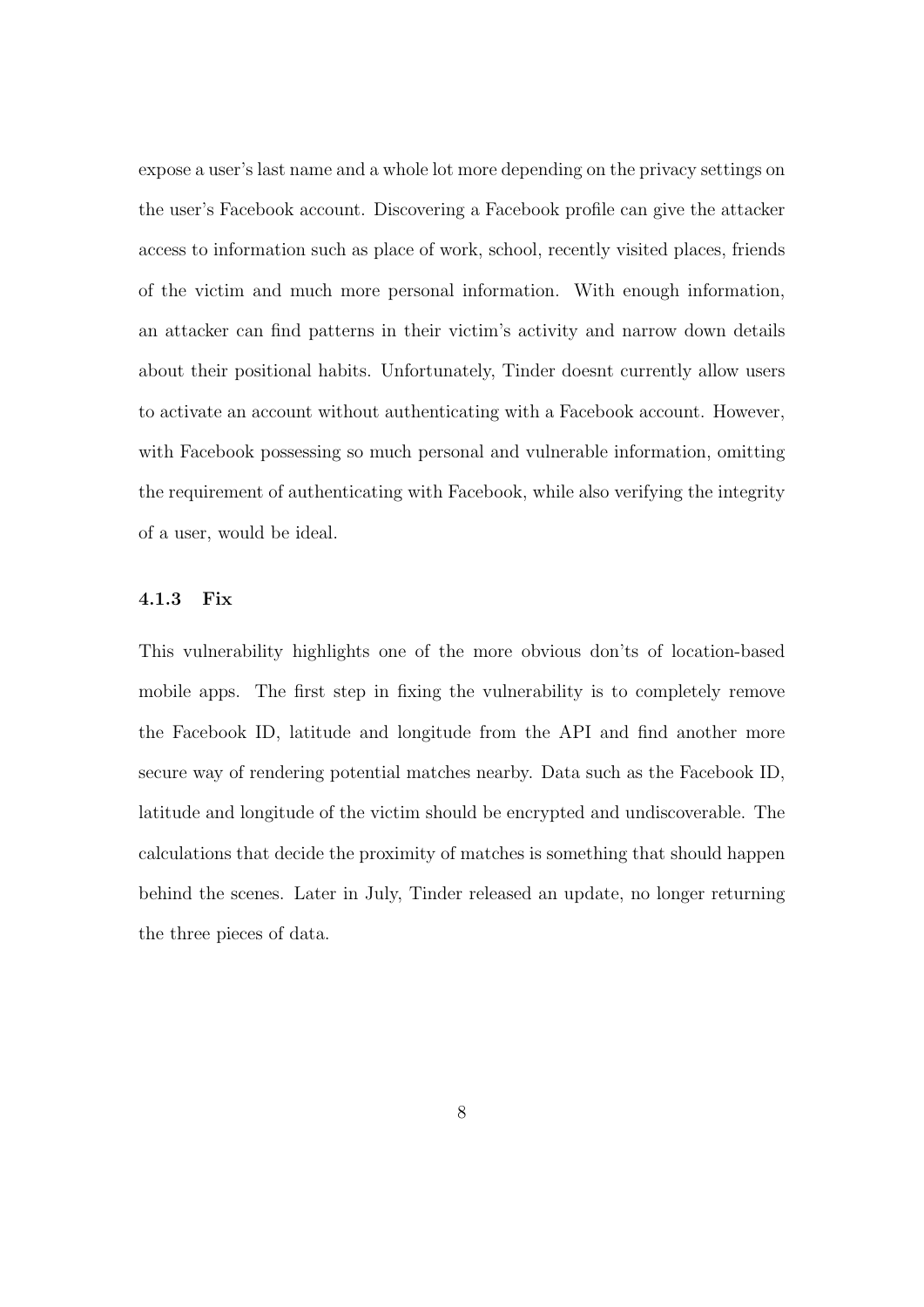#### 4.2 Second Vulnerability

The new fix however was a large vulnerability itself. In October of 2013, researchers at Include Security found that the fix Tinder made was that its API now returns the distance to a match with extremely high precision; mileage to 15 decimal places, accuracy to 100 ft.[2] Although this solution seems much better than returning a users latitude and longitude, it isnt a significant improvement. An attacker can draw a circle around themselves with the distance from the API to see the potential positions their victim might be. This may seem a little more vague, but with a method called trilateration, an attacker with a serious intention can find a victims exact location with a few more steps and very little technical knowledge. [6]

#### 4.2.1 Trilateration and Tinder Finder

Include Security used trilateration which is a method by which the exact location of a user can be determined using a minimum of three distances as radii from different locations of the attacker. To demonstrate this, Max Veytsman from Include Security created an unreleased web application, Tinder Finder, to simulate the attack. Finding a Tinder user ID is easily done by sniffing the phone network traffic.[6] Within the application, a user's ID is entered and three fake Tinder accounts locate the victim. From this, Tinder Finder has access to the three distances from the fake accounts to the victim. All the attacker has to do is draw three circles with radii of the corresponding distances around the locations of the false accounts. The point at which all three circles intersect is the exact location of the user with the high precision of 100 ft, which is more than enough precision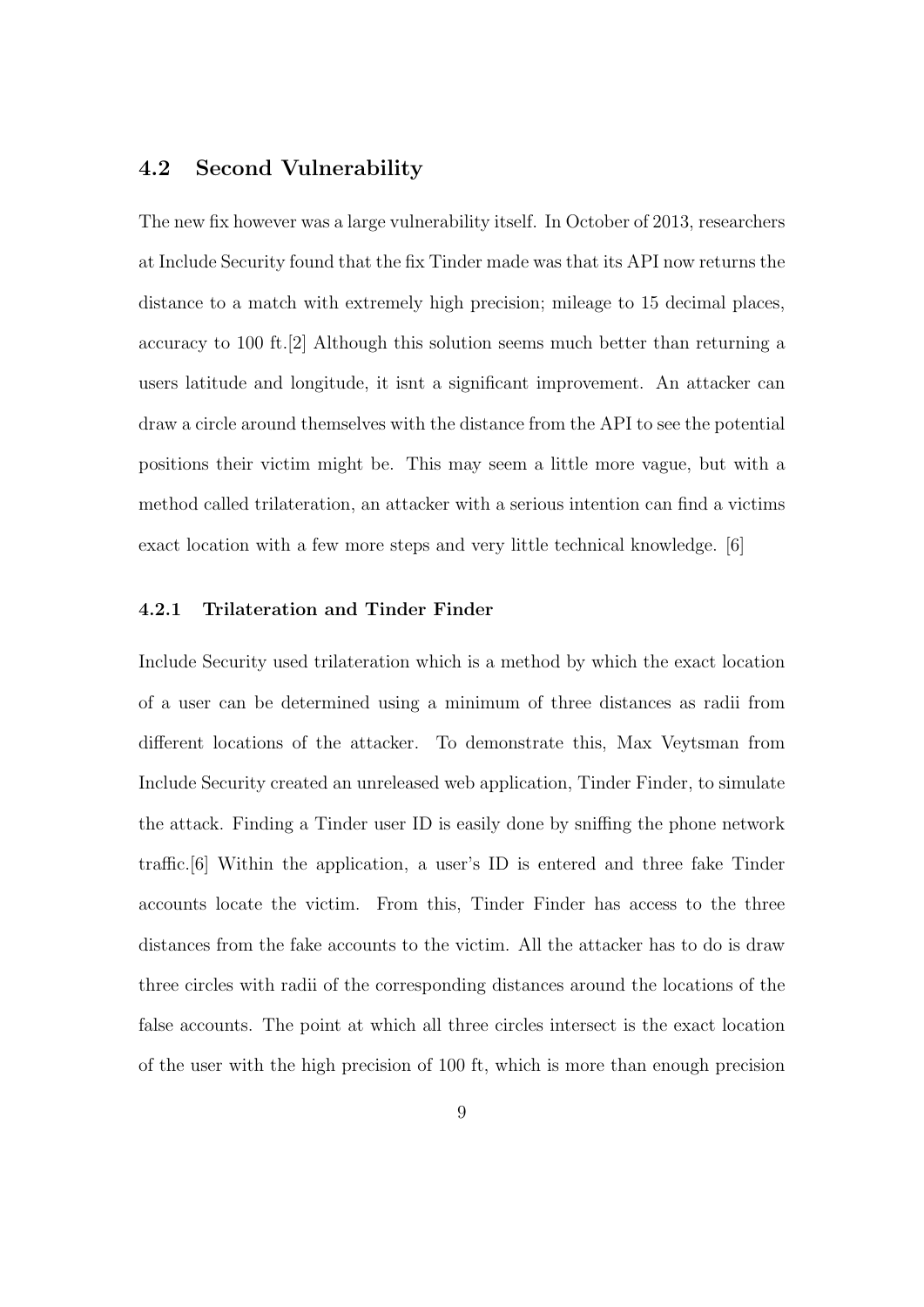to draw conclusions about a victims whereabouts.

The ease of making a simple API call makes this vulnerability overly accessible to attackers. And, with a some minimal geometry, trilateration doesnt require any immense hacking abilities. The convenience of trilateration exists across most, if not all, location-based applications. Even without explicitly listing the distance between matches, with enough accounts to find the victim, the victim can be located. To date, there is no approach to rendering location-based data without the ability to perform trilateration. The most practical way improve the privacy of users while also preserving the location-based essence of the product is to provide much the lowest effective precision of the data. The position of the user should still be encrypted with the low precision data calculation also on the server side.

#### 4.2.2 Fix

On January 1, 2014, Include Security reported that they could not reproduce the high precision data. Although Tinder did not respond to Include Security or issue a statement on a fix, Include Security claims that Tinder now rounds the distance returned by the server side to an integer instead of the high precision floating point value.[6] With this new fix, Tinder has increased the privacy of its users, but hasnt made their location completely undiscoverable. The fix has only made the task of using trilateration more laborious. The lower precision data only requires a greater number of fake accounts to increase precision of the discoverable location.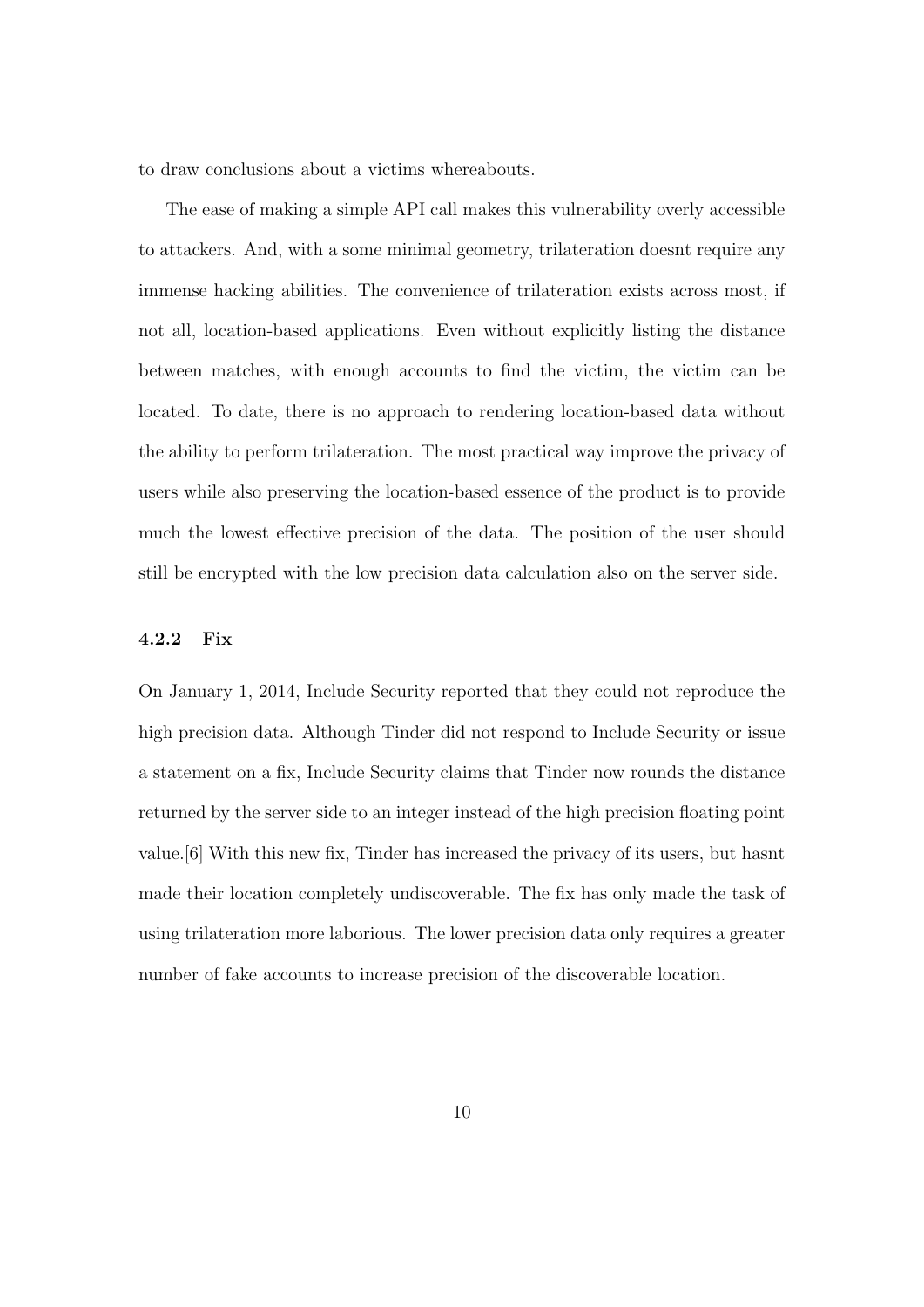### 5 Action Items

#### 5.1 Awareness

In terms of action items, there is little people can do without stopping the use of apps like Tinder all together. One of the more important things people can do, is make themselves aware of the risks they are putting themselves at by using location-based apps. With more knowledge of the vulnerabilities of Geosocial apps, people can become more confident in which services they choose to share their location or personal information with.

#### 5.2 Facebook Privacy and Tinder's Privacy Policy

Because a Facebook account is required to create a Tinder account, users should be very aware of their Facebook privacy settings. If they are not, users should do a thorough overhaul; reviewing all of the information their Facebook profiles possess. According to the Tinder privacy policy, "the service may collect and store any personal information you provide while using our Service or in some other manner".[7] The vagueness of this statement allows Tinder rights to literally any information a user may provide the service throughout their use.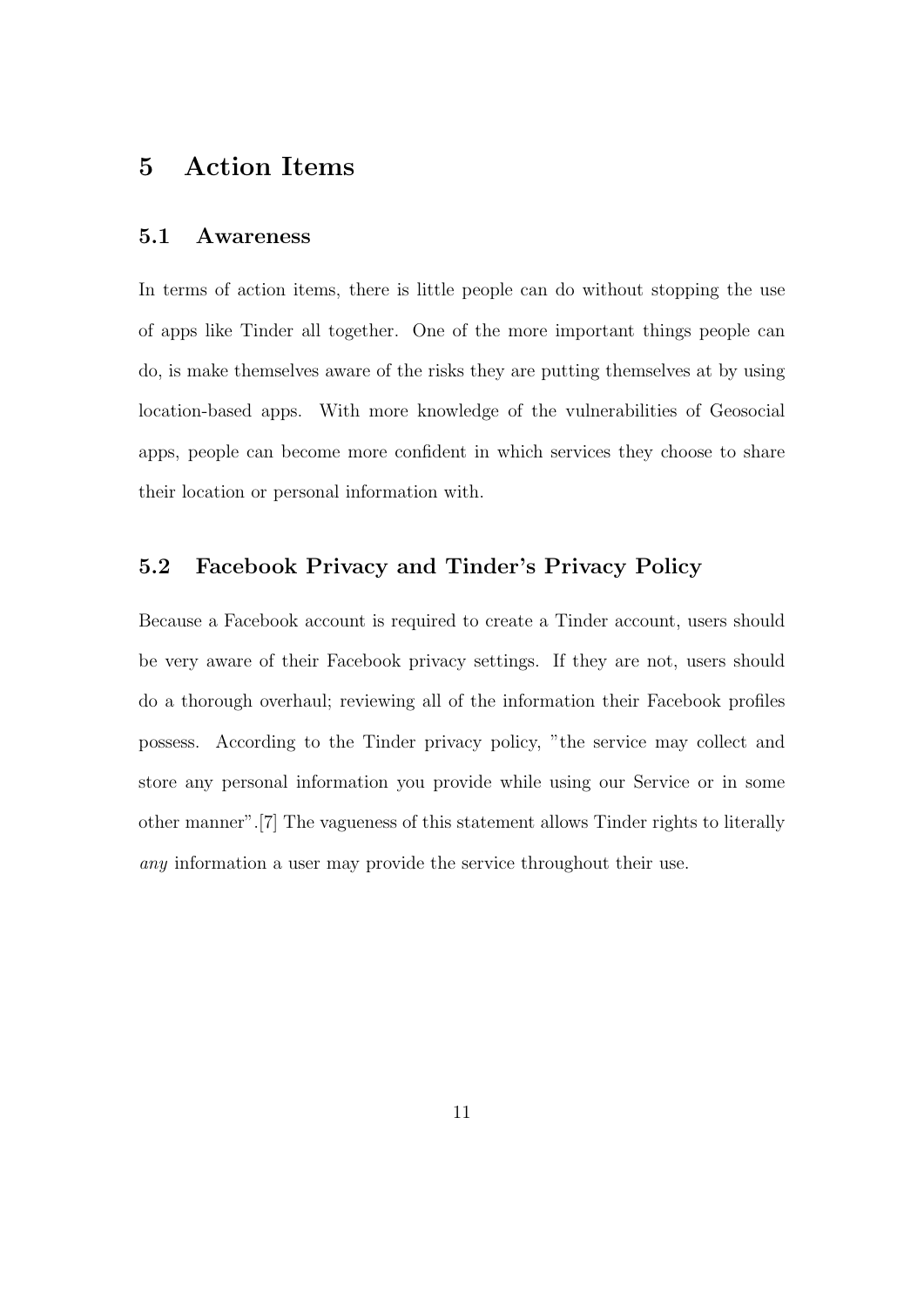### 6 Defense

#### 6.1 Being Mindful

Unfortunately, there is no fool-proof defense of your location in Tinder or any location-based app. There are, however, techniques people can use to put up their best defense against attackers. Attackers are very receptive, so they will be looking for patterns in locations their victim might travel to, to draw conclusions about their positional habits. Users should be much more mindful of when and where they decide to open their location based apps. Opening Tinder out of boredom with no real intent to use the app allows the service to update a user's most recently visited location, making them more vulnerable to an attacker.

#### 6.2 What Can Tinder Do?

There are a few tactics Tinder can use to provide a higher level of security for its users. Their safety notices and guidelines explicitly say that Tinder does not perform any kind of background check on its users.[8] Without a background check, attackers can easily create fraudulent Tinder profiles in order to perform an attack. Tinder can improve its defenses by making it harder for attackers to create dummy accounts by using phone code verification or by monitoring the number of requests coming from a certain user, which can restrict the amount of information an attacker can gain from a victim.

In addition, Include Security was able to locate a user by entering the Tinder user ID that each user is assigned upon creating an account. Include Security sug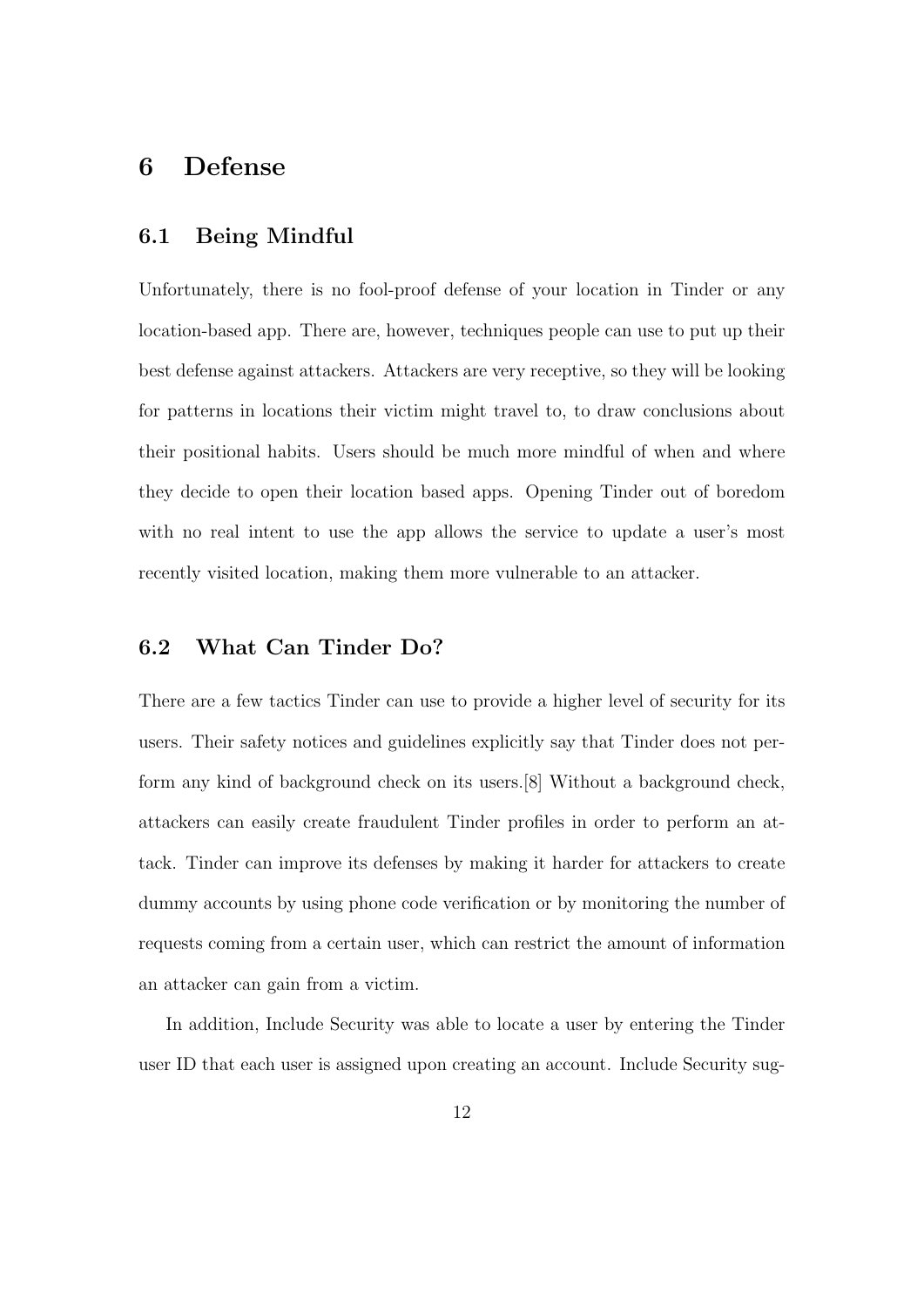gests that the Tinder user ID can be found by sniffing a phone traffic. In addition, the API, written by Rich Taylor, contains an endpoint that returns the list of recommended potential matches of a user.[9] The response of the recommendations endpoint contains a field named *id*, which is the Tinder ID of the user. Data such as this should be encrypted and more secure across the servers to prevent attackers from being able to pinpoint specific users.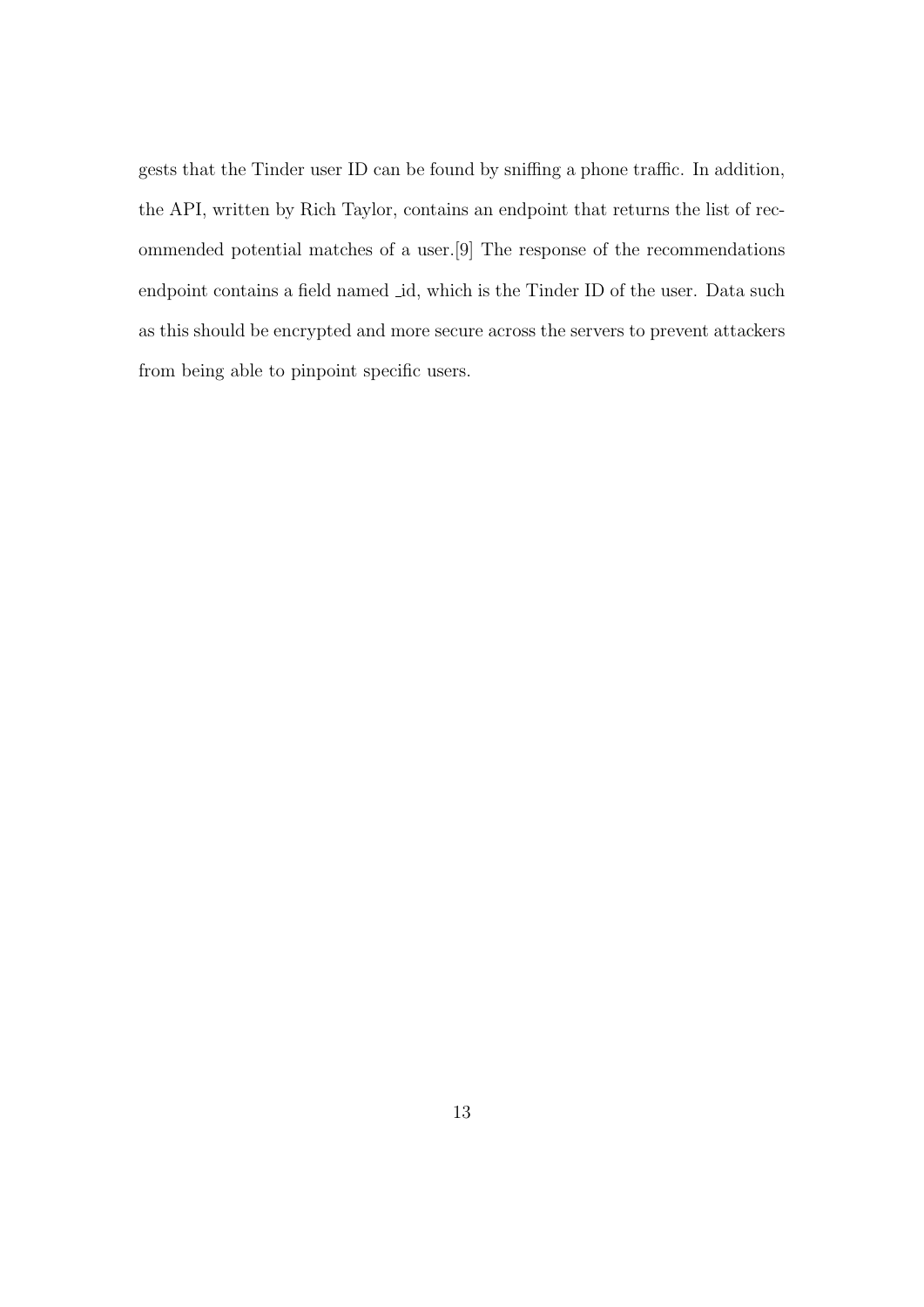### 7 The Future

The future of location-based apps and their security is still a heavily uncharted field with no current approach to eliminate the threat of trilateration. However, does high security of user location on these apps create less of a use case for them? With location as the basis of Geosocial apps, there exists a tradeoff of security and privacy over a better social experience. As it stands now, Tinders low precision distance between matches still presents vulnerabilities of being discovered. The future of Tinder's security and privacy concerns also lies in the hands of the thirdparty apps it chooses to integrate.

#### 7.1 Third Party Apps

Currently, Tinder users have the option to add Instagram photos to their profiles which, when enlarged, show the users Instagram username. This is another example of where users need to be aware of their privacy settings. If their Instagram profile is public, an attacker can see much more information about where theyve been, who their friends are, and what they like to do. Users have also been discovering the photo map that Instagram has, which can pinpoint the exact location of a user when they upload a photo.[10] Tinder and its partner apps should make a strong effort to inform users of the strides they can take to protect their privacy.

Although Tinders efforts are headed in the right direction, the privacy of users certainly goes beyond the precision of their distance from a match. With so many social apps today using other apps for authentication or features, it becomes up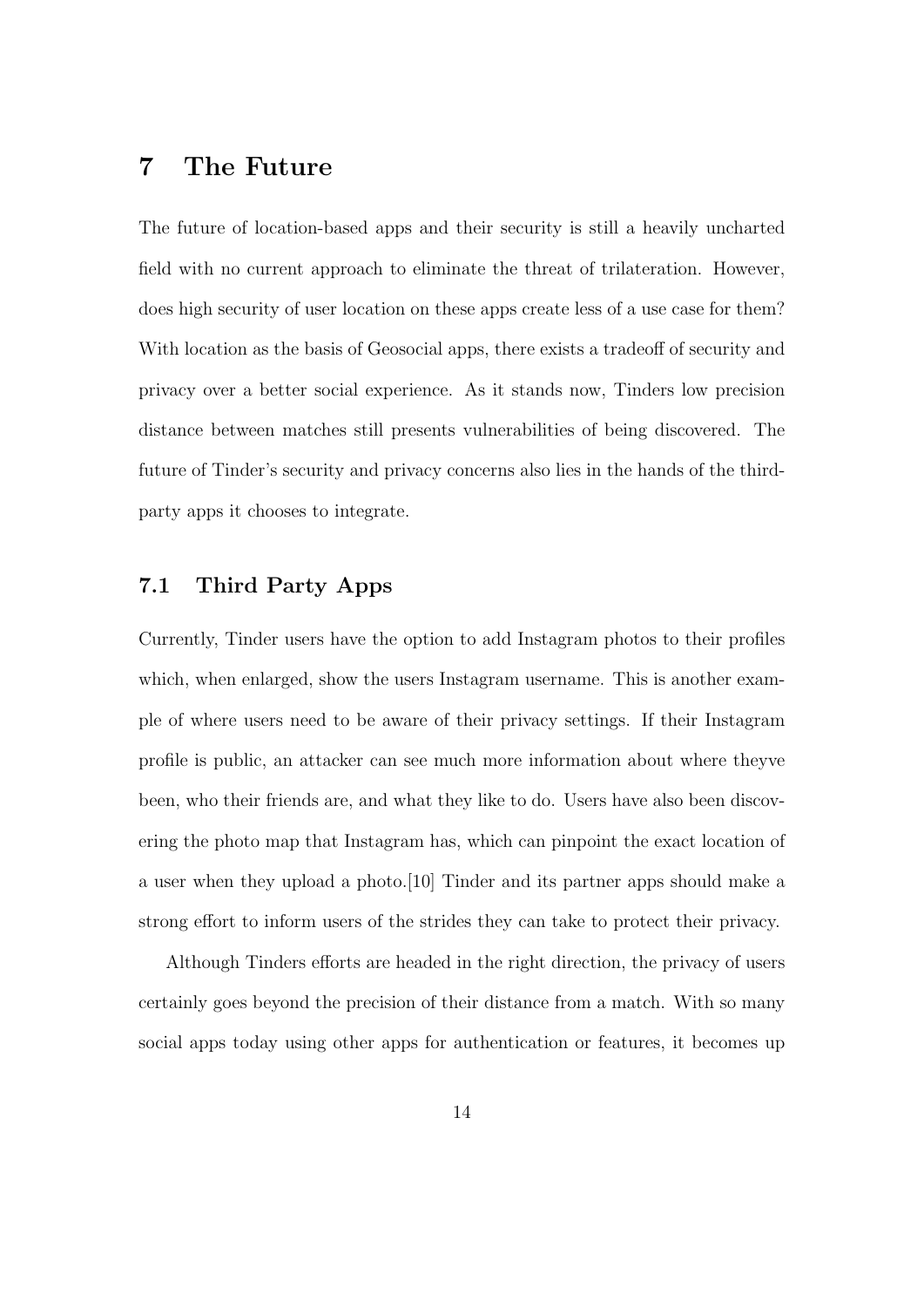to the user's awareness and discretion about privacy settings and which apps to use. In today's world, privacy is no longer a question of being visible or invisible. Now, it is more-so a question of how users can sufficiently protect their privacy while still creating the best social experience they can.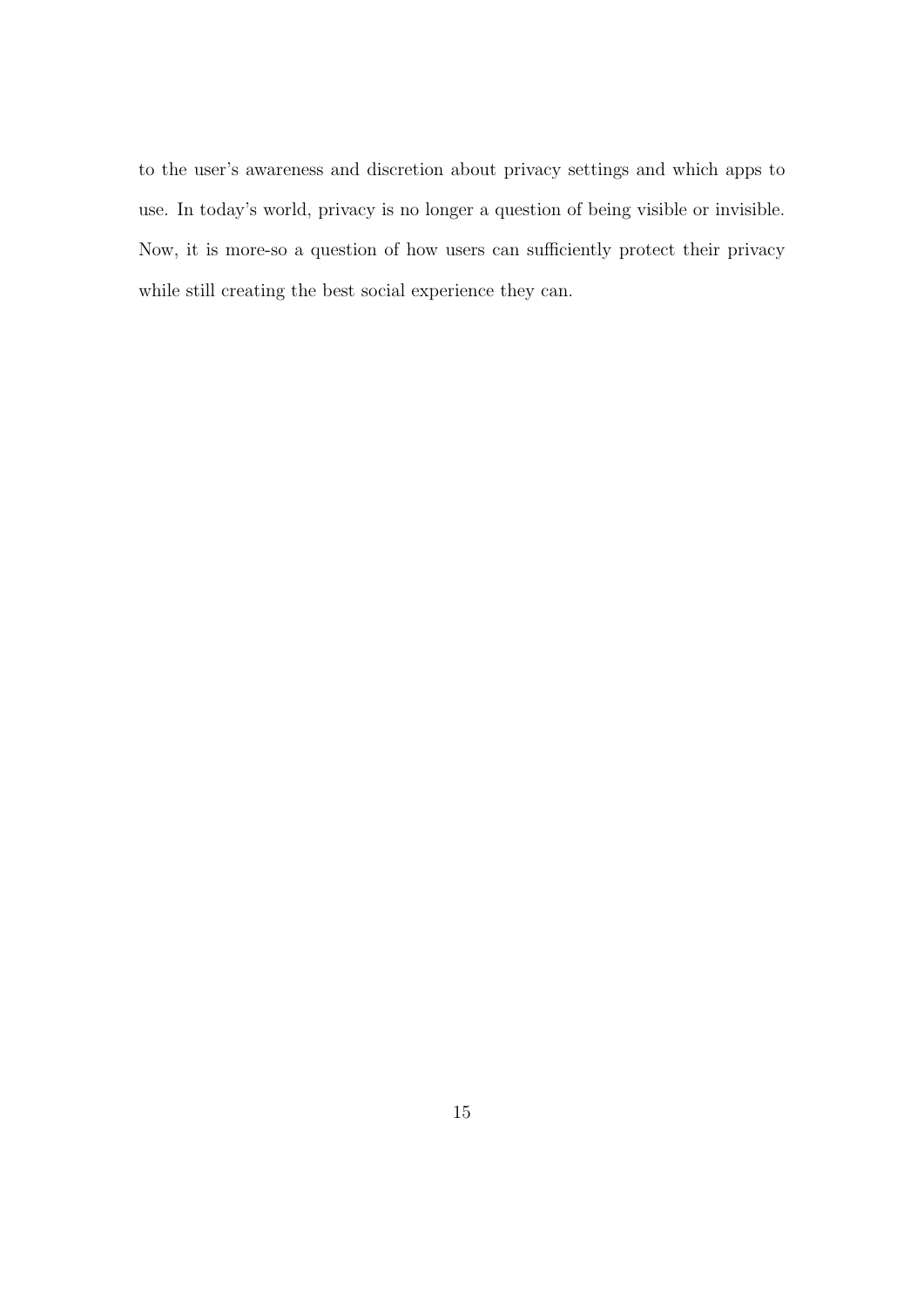### 8 Conclusion

Tinder has grown itself into a Geosocial giant that has developed into a much more intimate app than we think it is. The buzz of new technology, and especially new mobile dating apps, dilutes the priority of privacy. Users are not privy to the amount of personal information they may be broadcasting about themselves. Without encrypting the more personal details of users and connections to other social media platforms, Tinder is allowing attackers to easily investigate and gather more than enough information to draw conclusions and pursue their victims. Companies like The Match Group must determine whether it prioritizes their users privacy and security or the enjoyable social interactions Tinder creates, while users must also be mindful of the information they are sharing and the social platforms they choose to participate in.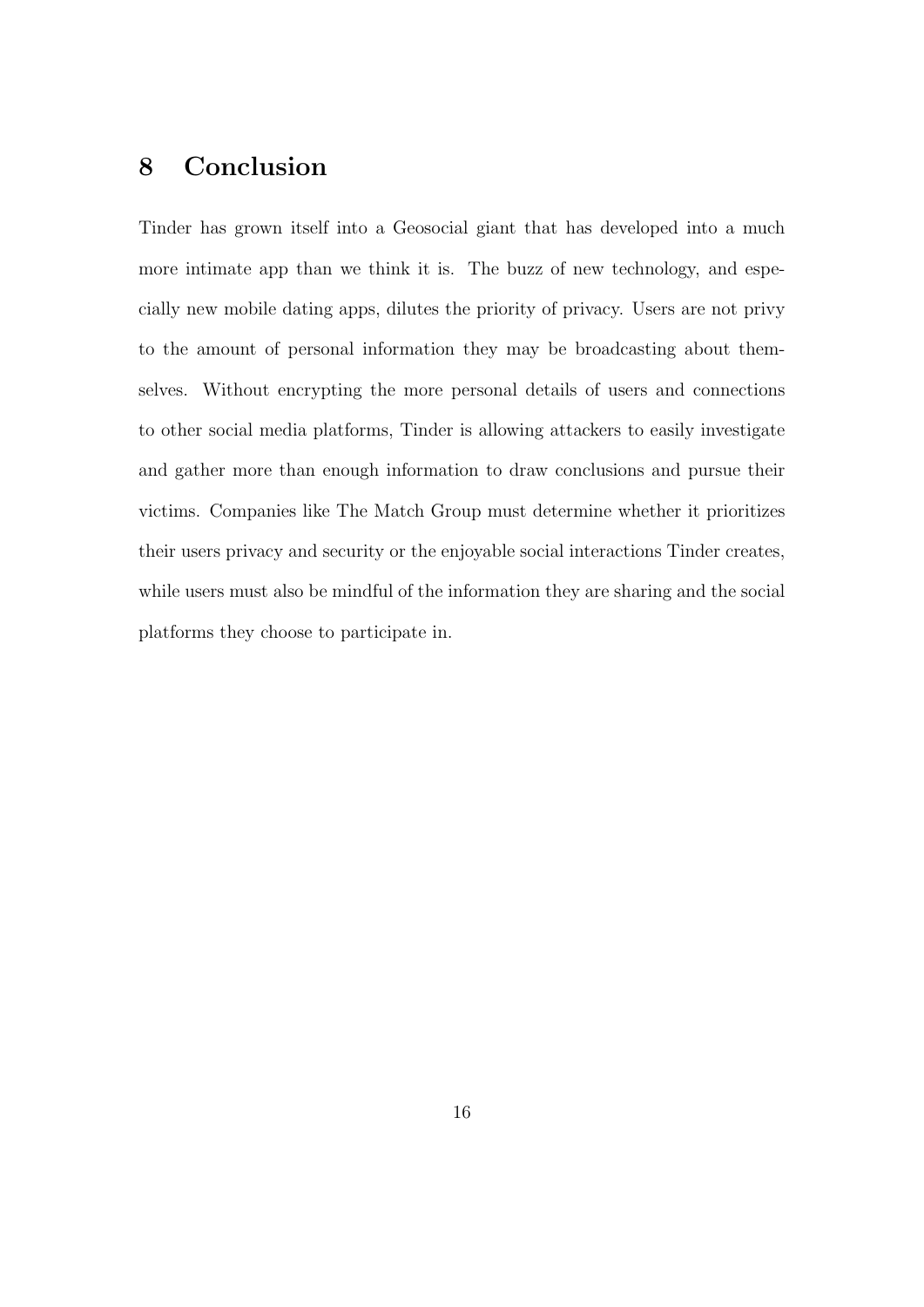### References

- [1] Seward, Zachary M. "Tinders Privacy Breach Lasted Much Longer than the Company Claimed." Quartz. Atlantic Media, 14 July 2013. Web. 15 Dec. 2015. ¡http://qz.com/107739/tinders-privacy-breach-lasted-muchlonger-than-the-company-claimed/ $\chi$ .
- [2] Summers, Nick. "New Tinder Security Flaw Exposed Users' Exact Locations for Months." Bloomberg.com. Bloomberg, 19 Feb. 2014. Web. 15 Dec. 2015. ¡http://www.bloomberg.com/bw/articles/2014-02-19/new-tindersecurity-flaw-exposed-users-exact-locations-for-months<sub>i</sub>.
- [3] Kokalitcheva, Kia. "Tinder's Parent Company Makes an 'Oops' Filing with the SEC." Fortune Tinders Parent Company Makes an Oops Filing with the SEC Comments. Fortune, 18 Nov. 2015. Web. 15 Dec. 2015.  $\frac{\text{http://fortune.com/2015/11/18/tinder-match-ipo-interview-filing/}}{2}$
- [4] Dave, Paresh. "Tinder Matchmaking App Evolves to Moneymaking." Los Angeles Times. Los Angeles Times, 6 Nov. 2014. Web. 15 Dec. 2015. ¡http://www.latimes.com/business/technology/la-fi-tn-tinderplus-20141106-story.html¿.
- [5] Freier, Anne. "Tinder Mobile App Statistics and Revenue Business of Apps." Business of Apps. Business of Apps, 21 May 2015. Web. 15 Dec. 2015. ¡http://www.businessofapps.com/tinder-mobile-app-statisticsand-revenue/ $\dot{\iota}$ .